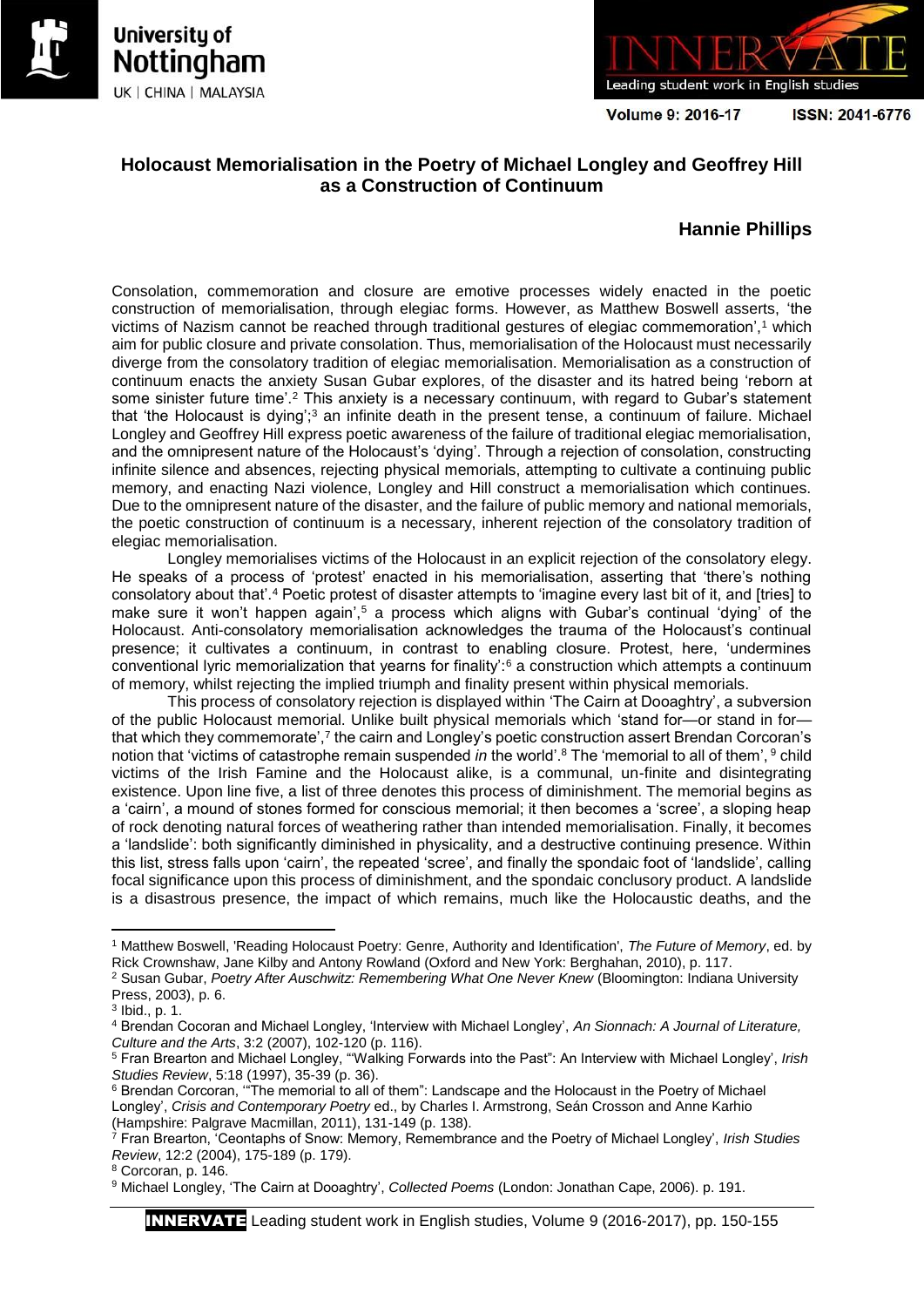continual 'dying'. This construction of both diminishment and continual existence mirrors the children who 'lie under the cairn'. Utilising a verb in the present tense necessitates the continual presence of the victims, memorialised as 'children' rather than bodies. The children are dead, and their bodies do not exist under the cairn itself, yet the cairn's presence enables a persisting memory: a continuum.

Further, 'Ghetto' calls upon the anti-consolatory within its failure to represent; a failure of memorialisation which becomes a necessary continuum. Jahan Ramazani considers the elegist's role to 'neither abandon the dead nor heal the living';<sup>10</sup> further understood through Brearton's claim that 'failure and paradox [are] at the heart of the elegiac mode'.<sup>11</sup> Engaging with the elegised in an anticonsolatory manner involves a continuum of paradox: the dead must be infinitely un-abandoned, yet closure for the living, and thus, in turn, the dead, involves problematic finality. 'Ghetto' engages with this paradox: the speaker considers the vast numbers of the dead, yet only 'can imagine one'.<sup>12</sup> This envisaged child becomes an impossible continuum: 'He turns into a little snowman and refuses to melt'. The fragility of life represented in the snowman metaphor illustrates a failure to save the child, and the simultaneous failure to memorialise sufficiently, within a continuum.

Longley's anti-consolatory memorialisation further cultivates continuum through representing an omnipresent, infinite absence, configured through constructions of silence, which necessarily continue. 'Terezín' approaches the magnitude of silence, facing Brearton's claim of 'the paradoxical nature of memorialising through presence'.<sup>13</sup> Longley asserts that the 'brevity' of 'Terezín's' two lines allows the poem 'to approach the condition of silence' within the 'momentous subject matter':<sup>14</sup> absence represented in the brevity of the poem asserts the silence of the scene, and further the incomprehensible loss. This absence is configured within formal interruptions, in the loss of conclusory regularity. The first line's regular iambic hexameter is interrupted by an additional syllable upon the second line, in the word 'hundreds'.<sup>15</sup> Interruption of regular metre dislocates the potential for closure, particularly through the interruptive word focusing on numerous largeness. Further, 'room' is repeated within one line in a stumbling manner, and half-rhyme patterns appear throughout, avoiding full rhyme entirely. Assonance of the first syllables of 'room' and 'unison' hint towards rhymic closure of the couplet. Yet, this is again interrupted by the final two syllables of 'unison'. Furthermore, 'Terezín', 'unison' and 'violin' express cretic feet with half-rhymes, suggesting cyclical continuum through repetition, disallowing closure.

Formal interruptions construct a sense of unease, represented similarly through imagery and absence. Corcoran interprets 'an uncanny sense of absence despite the haunted surplus of items':<sup>16</sup> absence is uneasily constructed through an excess of violins; excessive due to the deaths of their owners. This uneasy hollowness in absence is directly reflective of the Holocaustic death it represents, which, 'like silence itself, resists containment'.<sup>17</sup> Both the Holocaust memory and Longley's constructed silence necessarily continue. Similarly, 'Ghetto' constructs uneasy absence within symbolic violins, highlighting that 'Fingers leave shadows on a violin'.<sup>18</sup> The impossible continual presence of a necessarily impermanent shadow represents the irretrievable death, imagined as a continuum.

Similarly to 'Terezín', 'The Exhibit' considers the paradox of absence within the process of memorialisation. Scott Brewster understands that rejecting the consolatory closure of traditional memorialisation regularly involves an elegy which 'neither heals nor abandons the "missing" body'.<sup>19</sup> Necessarily, the body remains continually present in the poetic world, disallowing bodily and emotional closure. In 'The Exhibit', the bodies of Holocaust victims are reanimated and subjected to a 'forced "exhibition"':<sup>20</sup> an imagined continuum as an artistic spectacle within a gallery. The lyric voice, and voyeuristic observer, of the elegy is preoccupied with the absence apparent within the exhibition of the dead. The introductory personal pronoun 'I'<sup>21</sup> is contrasted directly with the impersonal, othering use of

1

<sup>10</sup> Jahan Ramazani, *Poetry of Mourning: The Modern Elegy from Hardy to Heaney* (Chicago and London: University of Chicago Press, 1994), p. 4.

<sup>11</sup> Fran Brearton, *Reading Michael Longley* (Northumberland: Bloodaxe Books, 2006), p. 181.

<sup>12</sup> Longley, 'Ghetto', p. 188.

<sup>13</sup> Brearton, 'Ceontaphs of Snow', p. 179.

<sup>14</sup> Peter McDonald and Michael Longley, 'An Interview with Michael Longley' *Thumbscrew*, 12 (1998/9), 5-14 (p. 7).

<sup>15</sup> Longley, 'Terezín', p. 186.

<sup>16</sup> Corcoran, p. 138.

<sup>17</sup> Corcoran, p. 136.

<sup>18</sup> Longley, 'Ghetto', p. 188.

<sup>19</sup> Scott Brewster, 'Abject State: Ritual, Waste and the Exile of the Body in Northern Irish Poetry', *The Body and Desire in Contemporary Irish Poetry*, ed., by Irene Gilsenan Nordin (Portland: Irish Academic Press, 2006), p. 26. <sup>20</sup> Corcoran, p. 138.

<sup>21</sup> Longley, 'The Exhibit', p. 254.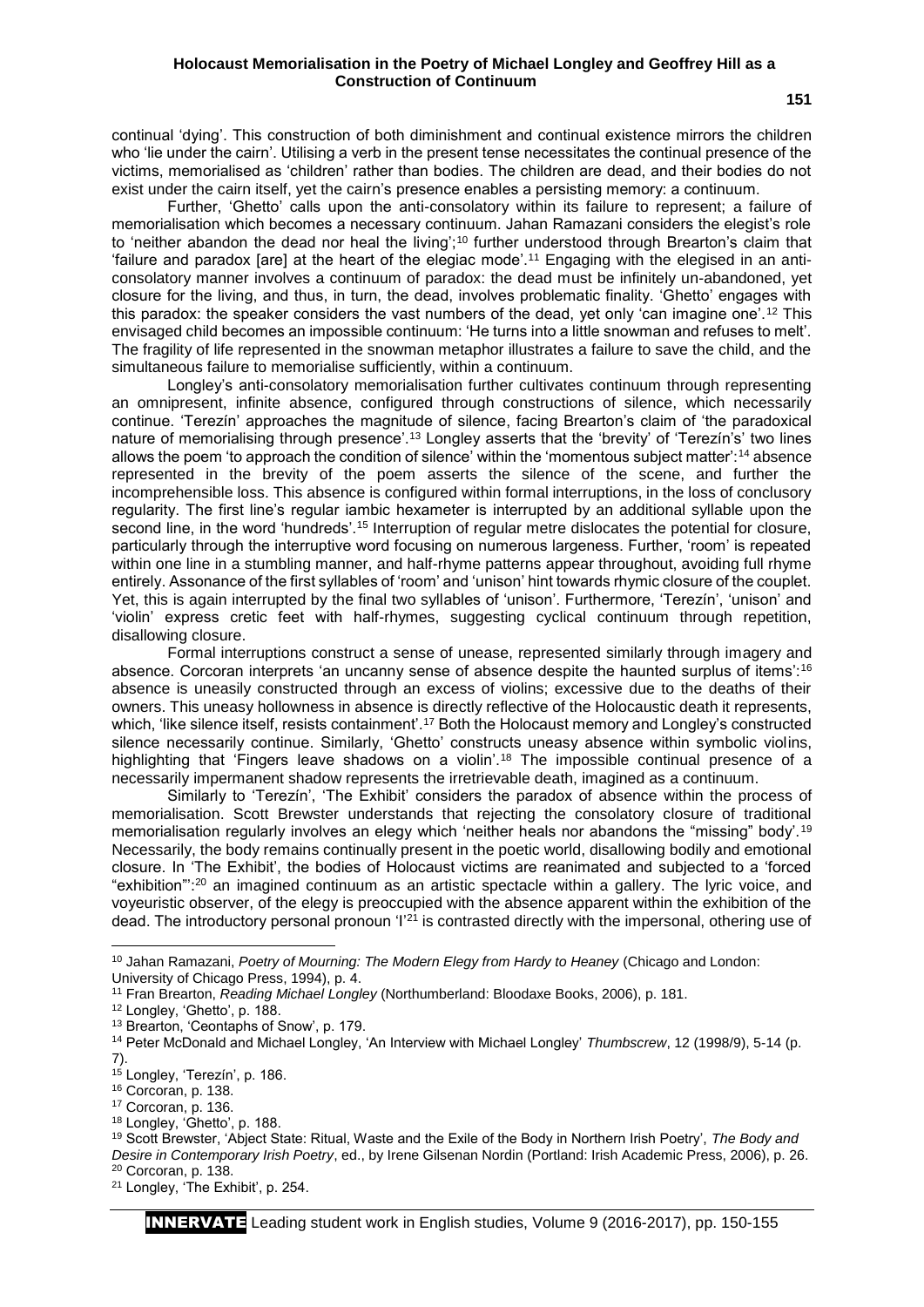'them'. The voice further considers the conditional, 'would have been' to imaginatively construct what is necessarily absent in the abuse. By displaying the dehumanised bodies within an exhibit, and necessitating their continuum in both physical existence and publicly accessible memory, images of absence become symbolic. Importantly within this exhibit, an act of searching for one's lost 'spectacles' takes 'an eternity'; the exhibition is an infinite continuum of the 'most creaturely of gestures'<sup>22</sup> of the inaccessible dead. The construction of absence, here, enables a pervading sense of the condition of continuum: a Holocaust which is necessarily eternally 'dying'.

In *The Triumph of Love*, Hill considers both physical memorials and public memory as potential candidates for the cultivation of continuum, in an act of Holocaust memorialisation. Firstly, permanent, built memorials may be considered as a problematic continuum of triumph. Brearton asserts that through memorials, absence of the dead is 'commemorated, and remembered, through presence'.<sup>23</sup> Remembrance is an act aimed towards within both memorials and memory cultivated through the elegy. Yet, within the notion of commemoration through permanent presence, we may arrive at Hill's declarative opening statement to section CXXXI: 'Mourning registers as celebration.'<sup>24</sup>

This notion of celebratory mourning is illustrated in the closing of section CXXVIII, which expresses the paradox of mourning through memorials; a permanent continuum of attempted memory, which necessarily becomes engulfed with 'conjurations of triumphs'.<sup>25</sup> A seven syllable line, in a divergence from the otherwise regular decasyllabic lines surrounding it, closes with the alliterative spondaic foot 'black bulk'. This focal harshness is modified by enjambment upon the next line, in the paradoxical juxtaposition 'of light', highlighting the paradoxical nature of celebratory mourning, expressed within the physical structure of the memorial. Similarly, the 'fields of the dead' are modified and become 'fields of preservation'; 'dead' and 'preservation' standing as direct oppositions within notions of continuum, yet also paradoxically similar. Preservation necessitates death, in which memory continuum requires something unchanging to memorialise. Here, language of paradox enables the impression, as outlined by Antony Rowland, that 'attempts to remember the dead cannot entirely escape from the self-congratulatory pomp displayed by Constitution Arch',<sup>26</sup> and hence all war memorials since. Triumph, here, necessarily diverges from the anti-consolatory aim of Holocaust memorialisation, leaving physical memorials as a problematic attempt to cultivate continuum.

If an unchanging physical continuum proves to be dangerously celebratory, Brearton suggests that poetry may be an alternative site of mourning and memorialisation, whilst still constructing continuum. The memorial poem 'embodies memory', yet simultaneously 'deconstructs itself in a process of forgetting, reaching towards its own non-existence':<sup>27</sup> the elegy acknowledges its own insufficiency of continuum, in contrast to the physical memorial's rigid and unchanging continuum of existence. This is embodied in the closing statement of LXXVI: 'a nation/ with so many memorials but no memory.<sup>'28</sup> The alliterative repetition of the 'm' sound aligns the 'many memorials' and 'memory' in a stumbling comparative gesture. A similarity between the words is highlighted, allowing a consideration of the difference between memorials and memory. Yet, Rowland further explores that 'the dangers of glorious war memorials [...] might apply to the elegy as much as public sculpture',<sup>29</sup> a self-conscious anxiety in Hill's memorialisation. This danger of glory aligns with the traditional elegiac aims of closure, commemoration and consolation. Yet, Hill's memorial construction of continuum aims towards rejecting this.

Further, the existence of memory itself, as displayed within poetry of memorialisation, now stands as an un-remembered memory, constructing a continuum of public presence. As Maurice Blanchot asserts, of literary memorialisation of global horrors: 'whether it happens or not; it is the writing of the disaster.'<sup>30</sup> Public memory, and its continuum, or failure to persist, is constructed by writing, and the simultaneous absences within writing. These necessarily 'hypermediated experiences of memory', 31

**.** 

<sup>22</sup> Corcoran, p. 138.

<sup>23</sup> Brearton, 'Ceontaphs of Snow', p. 179.

<sup>24</sup> Geoffrey Hill, 'CXXXI', *The Triumph Of Love* (London: Penguin, 1999). p. 71.

<sup>25</sup> Ibid., 'CXXVIII', p. 69-70.

<sup>26</sup> Antony Rowland, *Holocaust Poetry: Awkward Poetics in the Work of Sylvia Plath, Geoffrey Hill, Tony Harrison and Ted Hughes* (Edinburgh: Edinburgh University Press, 2005), p. 87.

<sup>27</sup> Brearton, 'Ceontaphs of Snow', p. 187.

<sup>28</sup> Hill, 'LXXVI', p. 40.

<sup>29</sup> Rowland, p. 87.

<sup>30</sup> Maurice Blanchot, *The Writing of the Disaster*, trans. by Ann Smock (Lincoln and London: University of Nebraska Press, 1986), p. 12.

<sup>31</sup> James Young, *At Memory's Edge: After-Images of the Holocaust in Contemporary Art and Architecture* (New Haven and London: Yale University Press, 2000), p. 1.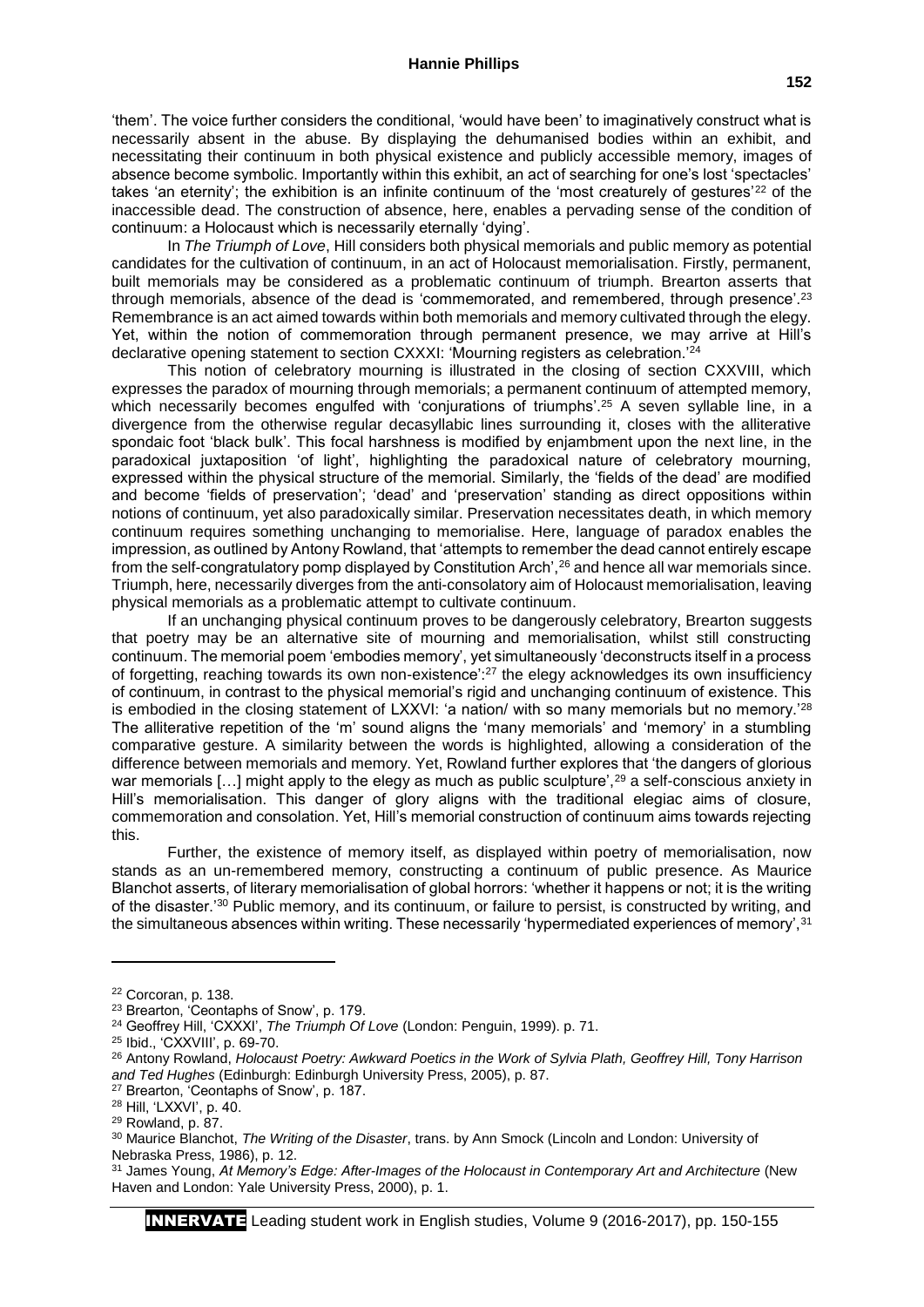#### **Holocaust Memorialisation in the Poetry of Michael Longley and Geoffrey Hill as a Construction of Continuum**

inaccessible due to the poet not being a witness, must represent the anti-consolatory in order to successfully attempt to express 'the immemorial'.<sup>32</sup> The difficulty in aiming towards Blanchot's notion of defying public 'forgetfulness without memory'<sup>33</sup> is illustrated within section XXXI. Hill's rejection of forgetting is understood as 'revulsion against a poetics of healing':<sup>34</sup> emotional, cultural healing is represented as a literal '[s]cab'<sup>35</sup> aiming for closure and consolation through the physical attempt to heal. Scabs denote a healing which has begun, after trauma. However, the appropriated voice of Hill's critics understands his anti-consolatory memorialisation as '[s]cab-picking'; recalling pain in order to reject finite closure. Spiteful, spat sibilance of the two-line poem expresses Hill's act in grotesque imagery; a continual re-wounding which leaves the post-memory public 'salted/ with the scurf' of the 'sores' of the disaster. This act of small violence leaves Hill also an 'old scab'; bearing post-memory wounds in an anti-consolatory continuum of a refusal to heal.

Similarly to Hill's '[s]cab-picking', *The Triumph of Love* further expresses a poetic enactment of violence to enable a memorial continuum, in an attempt to avert returning scenarios. This enactment of violence is born of an anxiety that 'postwar generations seem to have unlearned the lessons<sup>'36</sup> against hatred expressed after the disaster. Firstly, section XIII illustrates Gubar's understanding that 'the Holocaust lament rarely contains a single dead person, but instead a murdered people'.<sup>37</sup> A focus upon the uncountable many constructs an infinite continuum of suffering, and Hill utilises this to dehumanise Holocaust victims in an enactment of unending violence. Calling upon violence within memorialisation necessarily aims towards a continuum of memory, through which the violence may be reimagined, in an attempt to necessitate the impossibility of a rebirth of the disaster. Section XIII imposes a continuum of memory through permanence of physical existence of victim's bodies. By forcing the bodies to be 'accepted/ as civic concrete, reinforceable/ base cinderblocks',<sup>38</sup> they exist in a continuum as debased objects. Further, these objects become the building blocks by which physical spaces are constructed. The deaths become permanently omnipresent within the way the physical world is built, a metaphor for the Holocaust's continual 'dying'; for traumatic memory permanence.

Further, section XX explicitly calls upon Nazi voices to enact a violence similarly concerned with continuum: the construction of an eternity of suffering within a necessarily unchanging photograph. Violence is enacted through the construction of Nazi subjectivity, when faced with human suffering. Again, the repeated impersonal use of 'that'<sup>39</sup> to refer to a Jewish victim displays a complete dehumanisation. Further, subjectivity is illustrated upon viewing the photograph, in which the Nazi voice describes the human burning 'in a composed manner'. Warped subjectivity here displays the enabling of a continuum of violence: understanding the human torture as 'composed' is an act of dehumanising violence within itself. By constructing this voice of subjectivity, Hill warns against allowing this dehumanisation to continue or become reborn.

Further illustrating the continuum of this suffering, use of the twice repeated, 'for ever' necessitates a pause between the two words, lost if the lexical choice 'forever' were given instead. Metrically, 'forever' may be scanned with speed as a cretic foot, or alternatively, a syllable may be lost by scanning an iamb. Yet, within the two iambic lines given, and the separation of the word, 'for ever' interrupts regularity with a closing antibacchius foot. This called metrical focus and necessitated pace modification illuminates the importance of the eternity of suffering. Calling upon Nazi voices in order to re-enact violence committed aims towards necessitating a continuum of memory, equally represented through constructions of the continuum of objectified bodies and suffering depicted in a photograph.

To conclude, Michael Longley and Geoffrey Hill elegise inaccessible Holocaustic deaths through a necessary modification of the memorial process of the elegy itself; an acknowledgement of the Holocaust's 'dying'. This modification involves a rejection of the consolatory, commemorative and closure-focused elegiac tradition, through which a construction of continuum enables a memorialisation which continues, but does not aim to heal. Longley's memorialisation understands the necessary continuum of poetic constructions of silence and absence, an act which constantly defies the consolatory tradition of the elegy. He illustrates both the failure of inaccessible memory and physical attempts to memorialise, in self-conscious elegiac forms. Hill's memorialisation similarly acknowledges

**.** 

<sup>35</sup> Hill, 'XXXI', p. 17.

 $37$  Gubar, p. 209.

<sup>32</sup> Blanchot, p. 3.

<sup>33</sup> Ibid.

<sup>34</sup> Ramazani, p. 8.

<sup>36</sup> John Burt, 'History and Disaffection in Geoffrey Hill's *The Triumph of Love*', *The Sewanee Review*, 109:4 (2001), 580-593 (p. 585).

<sup>38</sup> Hill, 'XIII', p. 6.

<sup>39</sup> Hill, 'XX', p. 10.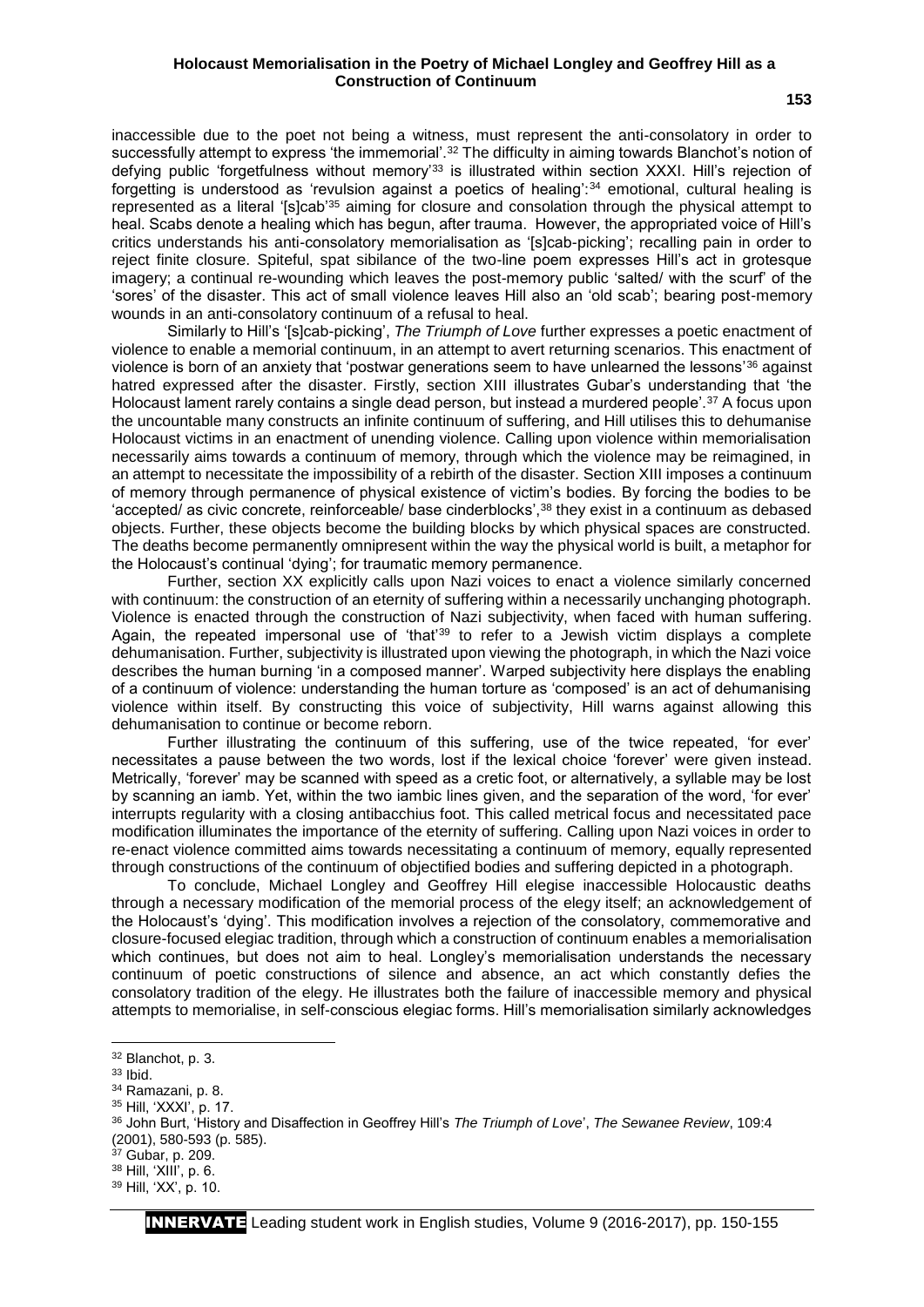the problematic nature to the continuum of a physical memorial, which often too closely denotes triumph and celebratory mourning. Within elegiac forms, the alternative to physical continuum is a continuing public memory, constructed through the existence of poetry, and a close exploration of the nature of post-memory memorialisation. Further, memorialised continuum is enacted by Hill through constructions of Nazi violence within elegiac forms. Both Longley and Hill 'refuse the closure, rebirth, and substitution traditional in the elegiac genre, lest they seem to impose sense and purpose on mass murder';<sup>40</sup> a process essentially anti-consolatory and un-finite, aiming towards necessitating the impossibility of a rebirth of the disaster.

### **Bibliography**

- Armstrong, Charles. I, Crosson, Seán and Karhio, Anne, eds., *Crisis and Contemporary Poetry* (Hampshire: Palgrave Macmillan, 2011).
- Blanchot, Maurice, *The Writing of the Disaster,* trans. by Ann Smock (Lincoln and London: University of Nebraska Press, 1986).
- Boswell, Matthew, 'Reading Holocaust Poetry: Genre, Authority and Identification', *The Future of Memory*, ed. by Rick Crownshaw, Jane Kilby and Antony Rowland (Oxford and New York: Berghahan, 2010), pp. 167-179.
- Brearton, Fran, 'Ceontaphs of Snow: Memory, Remembrance and the Poetry of Michael Longley', *Irish Studies Review*, 12:2 (2004), 175-189.
- Brearton, Fran, *Reading Michael Longley* (Northumberland: Bloodaxe Books, 2006).
- Brearton, Fran, *The Great War in Irish Poetry: W. B. Yeats to Michael Longley* (Oxford: Oxford University Press, 2000).
- Brearton Fran and Longley, Michael "'Walking Forwards into the Past": An Interview with Michael Longley', *Irish Studies Review*, 5:18 (1997), 35–39.
- Burt, John, 'History and Disaffection in Geoffrey Hill's *The Triumph of Love*', *The Sewanee Review*, 109:4 (2001), 580-593.
- Corcoran, Brendan and Longley, Michael, 'Interview with Michael Longley', *An Sionnach: A Journal of Literature, Culture and the Arts,* 3:2 (2007), 102-120.
- Crespi de Valldaura, Sofía, Hand, Dominic, 'An Interview with Geoffrey Hill', *The Isis* (2015) <http://isismagazine.org.uk/2015/04/if-i-write-about-destruction-its-because-im-terrified-of-it-aninterview-with-geoffrey-hill/> [accessed 15 March 2017].
- Edwards, Michael, 'The Quotidian Epic: Geoffrey Hill's *The Triumph of Love*', *The Yale Journal of Criticism,* 13:1 (2000), 167-176.
- Gilsenan Nordin, Irene, ed., *The Body and Desire in Contemporary Irish Poetry* (Portland: Irish Academic Press, 2006).
- Gubar, Susan, *Poetry After Auschwitz: Remembering What One Never Knew* (Bloomington: Indiana University Press, 2003).
- Herron, Tom, 'Mayo Littoral: Michael Longley's Eco-elegies', *New Hibernia Review*, 14:4 (2010), 74-89. Hill, Geoffrey, *The Triumph of Love* (London: Penguin, 1999).
- Hungerford, Amy, *The Holocaust of Texts: Genocide, Literature and Personification* (Chicago: University of Chicago Press, 2003).
- Kovel, Joel, 'Poetry after The Holocaust', *Dialectical Anthropology*, 24 (1999), 239-253.

Longley, Michael, *Collected Poems* (London: Jonathan Cape, 2006).

- Lyon, John, and McDonald, Peter, eds., *Geoffrey Hill: Essays on His Later Work* (Oxford: Oxford University Press, 2012).
- Mahan, David, 'Poetry and the Complexity of Remembrance: An Appeal', *Beloved Words (Milin Havivin), 7 (2014), 112-128.*
- McDonald, Peter and Longley, Michael, 'An Interview with Michael Longley', Thumbscrew, 12 (1998/9), 5-14.

**.** 

<sup>40</sup> Ramazani, p. 8.